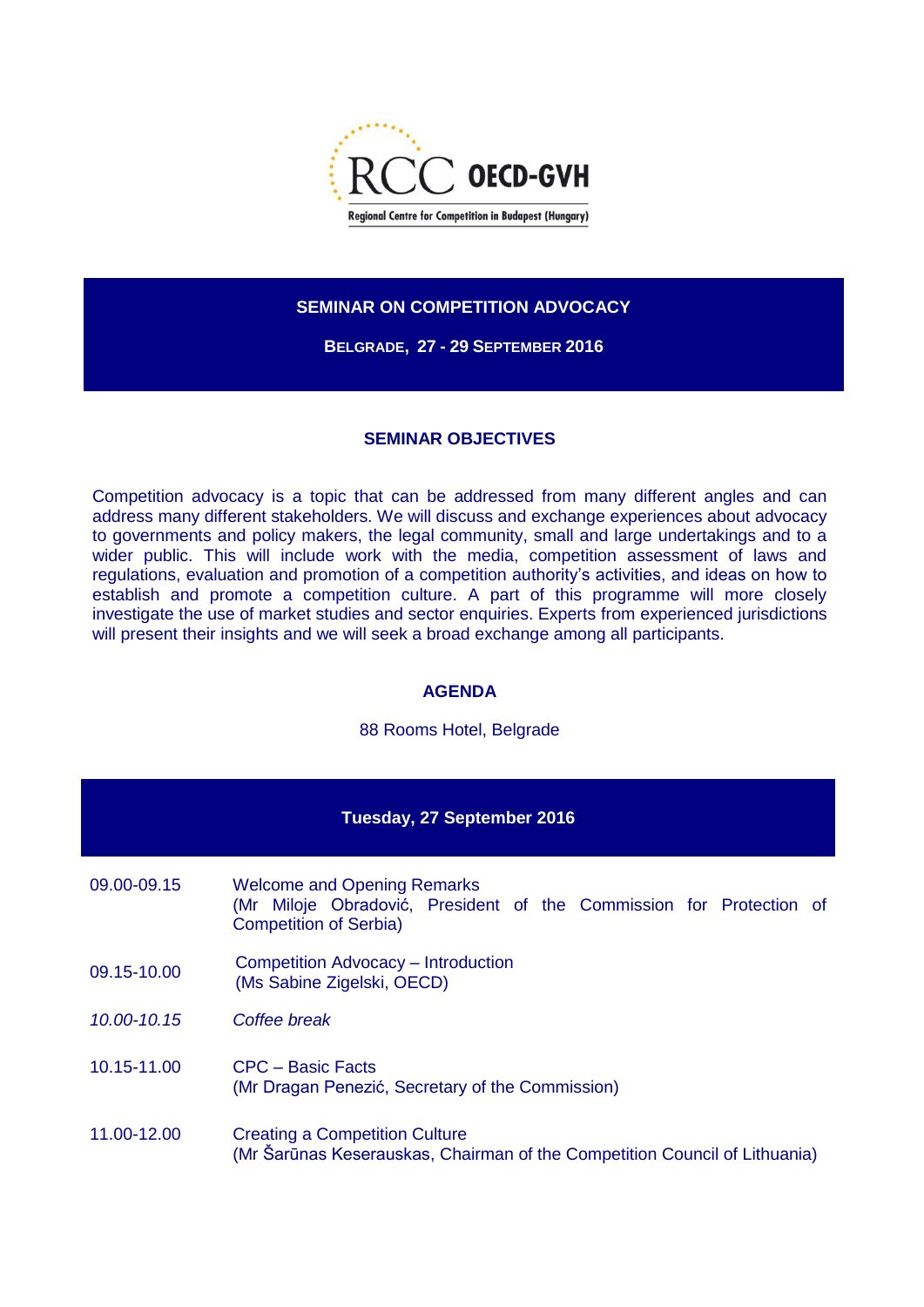| 12.00-13.30 | Lunch                                                                                                                                      |
|-------------|--------------------------------------------------------------------------------------------------------------------------------------------|
| 13.30-14.45 | Hypothetical – Selling a Case to the Media<br><b>The Beer Cartel</b><br>(Mr Kay Weidner, Press Officer Bundeskartellamt, Germany)          |
| 14.45-15.00 | Coffee break                                                                                                                               |
| 15.00-16.00 | <b>Public Relations Work at the Bundeskartellamt</b><br>(Mr Kay Weidner, Bundeskartellamt, Germany)                                        |
| 16.00-17.00 | Leniency Campaign - Experience from Hungary<br>(Ms Andrea Zenisek, Head of Competition Culture and Communications<br>Section GVH, Hungary) |
| $18:30 -$   | Welcome dinner - meeting at the hotel reception                                                                                            |

|             | <b>Wednesday, 28 September 2016</b>                                                                                                                                                                                  |
|-------------|----------------------------------------------------------------------------------------------------------------------------------------------------------------------------------------------------------------------|
| 09.30-10.00 | <b>Explaining the Benefits of Competition to Decision Makers</b><br>(Ms Sabine Zigelski, OECD)                                                                                                                       |
| 10.00-10.45 | Advocacy to Politicians – Lithuania<br>(Mr Šarūnas Keserauskas, Competition Council Lithuania)                                                                                                                       |
| 10.45-11.00 | Coffee break                                                                                                                                                                                                         |
| 11.00-12.30 | <b>Roundtable Discussion on Advocacy Experiences</b><br>Contributions from Serbia, Lithuania, Germany, Romania, Hungary, Bosnia<br>and Herzegowina, FYR of Macedonia, Georgia, Kosovo* and the Russian<br>Federation |
| 12.30-14.00 | Lunch                                                                                                                                                                                                                |

Afternoon Sightseeing and Dinner

\**This designation is without prejudice to positions on status, and is in line with United Nations Security Council Resolution 1244/99 and the Advisory Opinion of the International Court of Justice on Kosovo's declaration of independence.*